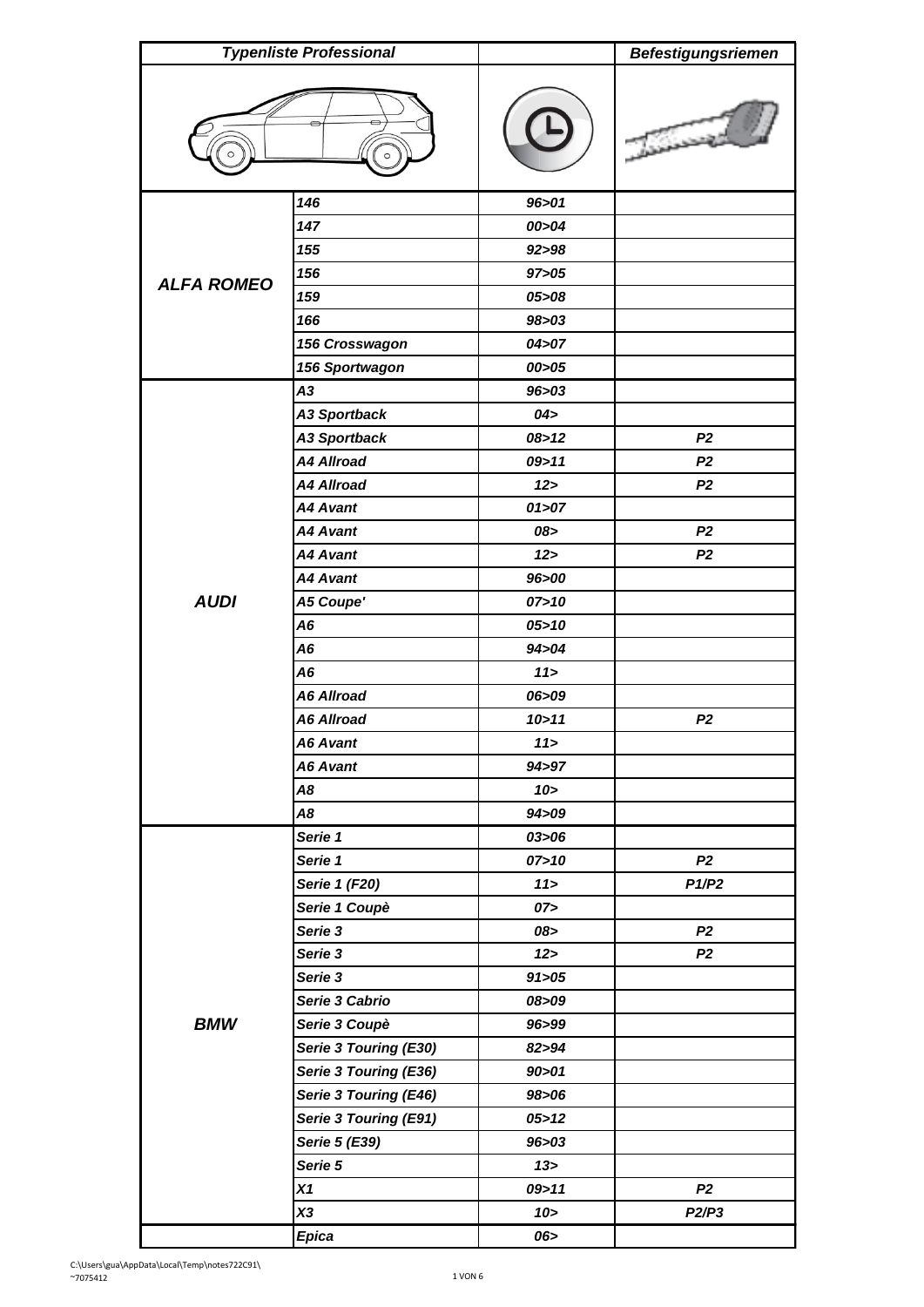|                  | Evanda                      | 02 >    |                |
|------------------|-----------------------------|---------|----------------|
| <b>CHEVROLET</b> | <b>Kalos</b>                | 02 > 07 |                |
|                  | Lacetti                     | 04 >    |                |
|                  | Lequanza                    | 97 > 02 |                |
|                  | <b>Malibù</b>               | 09>     |                |
| <b>CHEVROLET</b> | <b>Matiz</b>                | 98>04   |                |
|                  | <b>Nubira</b>               | 99      |                |
|                  | C 300                       | 05 >    |                |
| <b>CHRYSLER</b>  | C300 Touring                | 05 >    |                |
|                  | <b>PT Cruiser</b>           | 00>     |                |
|                  | Voyager                     | 90 > 01 |                |
|                  | C <sub>3</sub>              | 13 >    | P2/P3          |
|                  | C <sub>5</sub>              | 01 > 04 | P <sub>2</sub> |
| <b>CITROEN</b>   | Saxo                        | $95 -$  |                |
|                  | Xsara Picasso               | 99>07   |                |
|                  | <b>ZX</b>                   | 92>99   |                |
|                  | <b>Duster</b>               | 13 >    |                |
|                  | Logan                       | 04 >    |                |
| <b>DACIA</b>     | <b>Logan MCV</b>            | 13 >    | P <sub>2</sub> |
|                  | <b>Sandero</b>              | 08>     | P <sub>2</sub> |
|                  | <b>Sirion</b>               | 06>07   | P <sub>2</sub> |
| <b>DAIHATSU</b>  | <b>Trevis</b>               | 06>08   |                |
|                  | DR <sub>1</sub>             | $10 -$  | P <sub>2</sub> |
|                  | 500L                        | 12 >    |                |
|                  | 500 L Living                | 13 >    |                |
| DR               | <b>Marea</b>                | 97 > 03 |                |
|                  | Panda                       | 80 > 03 |                |
|                  | <b>Seicento</b>             | 98 > 10 |                |
|                  | <b>Stilo</b>                | 01 > 10 |                |
|                  | <b>Escort</b>               | 91 > 98 |                |
|                  | <b>Escort Station Wagon</b> | 91 > 98 |                |
|                  | <b>Escort Turnier</b>       | 91 > 99 |                |
| <b>FORD</b>      | <b>Fiesta</b>               | 96 > 01 |                |
|                  | <b>Mondeo</b>               | 01 > 06 |                |
|                  | <b>Sierra Station Wagon</b> | 99 >    |                |
|                  | Windstar                    | 95>98   |                |
|                  | <b>Accord</b>               | 03 > 07 |                |
| <b>HONDA</b>     | <b>Civic</b>                | 96>06   |                |
|                  | Legend                      | 90 > 03 |                |
|                  | Logo                        | 02 > 04 |                |
|                  | Prelude                     | 91 > 96 |                |
|                  | <b>Accent</b>               | 00>02   |                |
|                  | <b>Accent</b>               | 03 >    |                |
|                  | <b>Atos</b>                 | 99 >    |                |
|                  | <b>Elantra</b>              | 00 > 05 |                |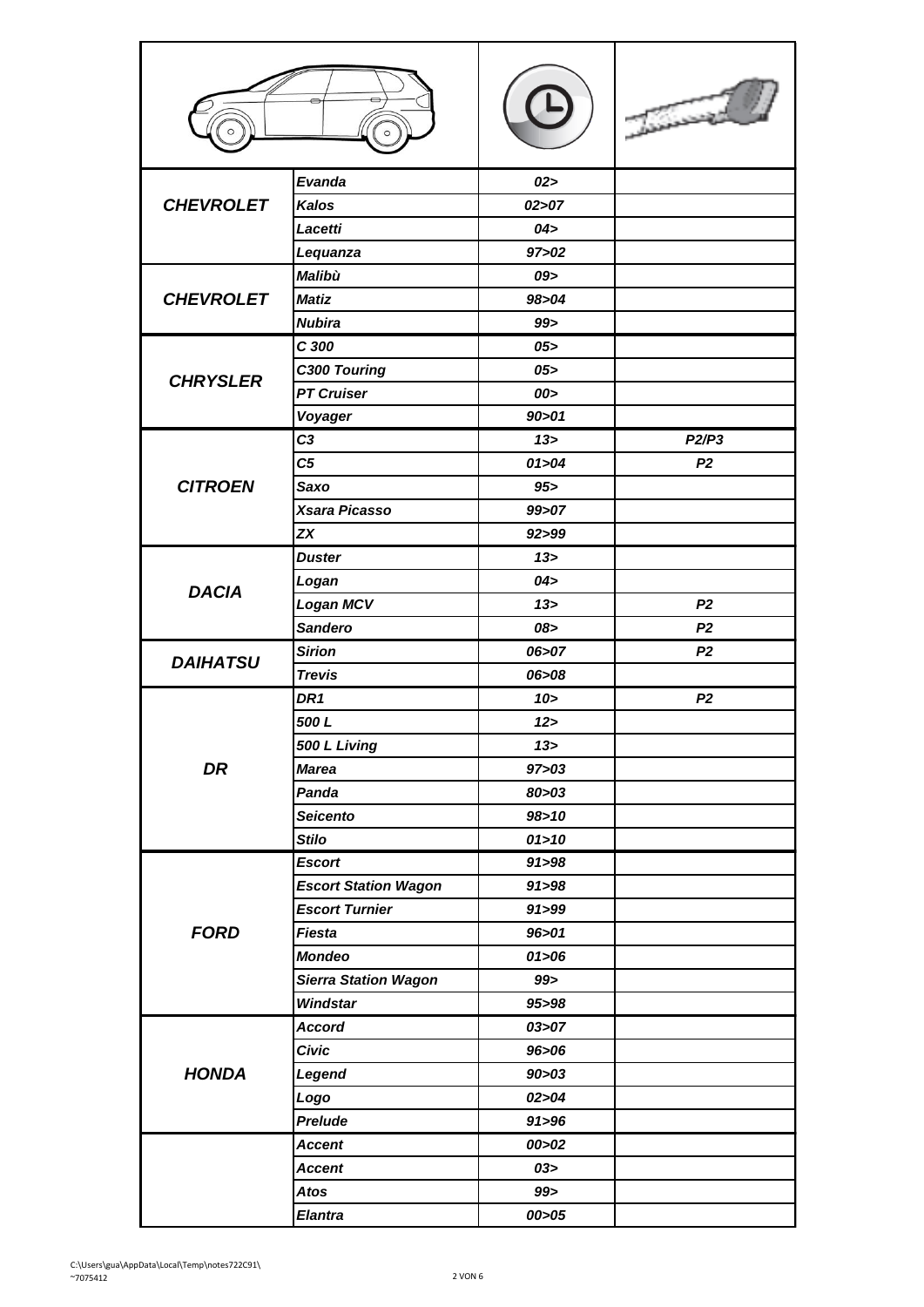|                   | <b>Elantra</b>              | 06>       |                |
|-------------------|-----------------------------|-----------|----------------|
| <b>HYUNDAI</b>    | Getz                        | 02 > 08   |                |
|                   | Lantra                      | 00 > 03   |                |
|                   | Lantra                      | 04 >      |                |
|                   | <b>Lantra Station Wagon</b> | 98 >      |                |
|                   | <b>Matrix</b>               | 01>       |                |
|                   | Santa Fe                    | 01 > 05   |                |
|                   | S-Type                      | 04 >      |                |
| <b>JAGUAR</b>     | S-Type                      | $99 - 03$ |                |
|                   | X-Type                      | 01>       |                |
| <b>JAGUAR</b>     | X-Type Station Wagon        | 04>       |                |
| <b>JEEP</b>       | <b>Grand Cherokee</b>       | 96 > 10   |                |
|                   | <b>Carens</b>               | 02 > 06   |                |
|                   | <b>Carnival</b>             | 02 > 05   |                |
|                   | <b>Carnival</b>             | 98 > 01   |                |
|                   | Cerato                      | 04 > 06   |                |
| <b>KIA</b>        | <b>Opirus</b>               | 03>       |                |
|                   | <b>Picanto</b>              | 04 > 10   |                |
|                   | Pride                       | 00>       |                |
|                   | <b>Rio</b>                  | 03 > 10   |                |
|                   | Venga                       | 10 >      | P <sub>2</sub> |
|                   | Kappa                       | 95 > 01   |                |
| <b>LANCIA</b>     | <b>Libra Station Wagon</b>  | 99 >      |                |
|                   | Lybra                       | 99 >      |                |
|                   | <b>Discovery</b>            | 10 >      | P <sub>2</sub> |
| <b>LAND ROVER</b> | Freelander 2                | 07>09     | P <sub>2</sub> |
|                   | GS                          | 94>04     |                |
| <b>LEXUS</b>      | IS                          | 06 > 13   |                |
|                   | LS                          | 03 > 05   |                |
|                   | $\overline{\mathbf{2}}$     | 02 > 06   | P <sub>2</sub> |
|                   | 3                           | 03 > 08   |                |
|                   | 6                           | 02 > 08   |                |
| <b>MAZDA</b>      | Demio                       | 96 >      |                |
|                   | Premacy                     | 02 >      |                |
|                   | 6                           | 13 >      |                |
| <b>MERCEDES</b>   | C(W202)                     | 93>00     |                |
|                   | <b>C</b> Sport              | 01 > 04   |                |
|                   | C Sport                     | 05 > 07   |                |
|                   | C Station Wagon (S202)      | 96 > 01   |                |
|                   | E(W124)                     | 77>09     |                |
|                   | GL                          | 06>09     | P <sub>2</sub> |
|                   | $\boldsymbol{R}$            | 06>09     |                |
|                   | $\boldsymbol{R}$            | $10 -$    | P <sub>2</sub> |
|                   | S                           | 91 > 00   |                |
|                   | <b>Carisma</b>              | 96 >      |                |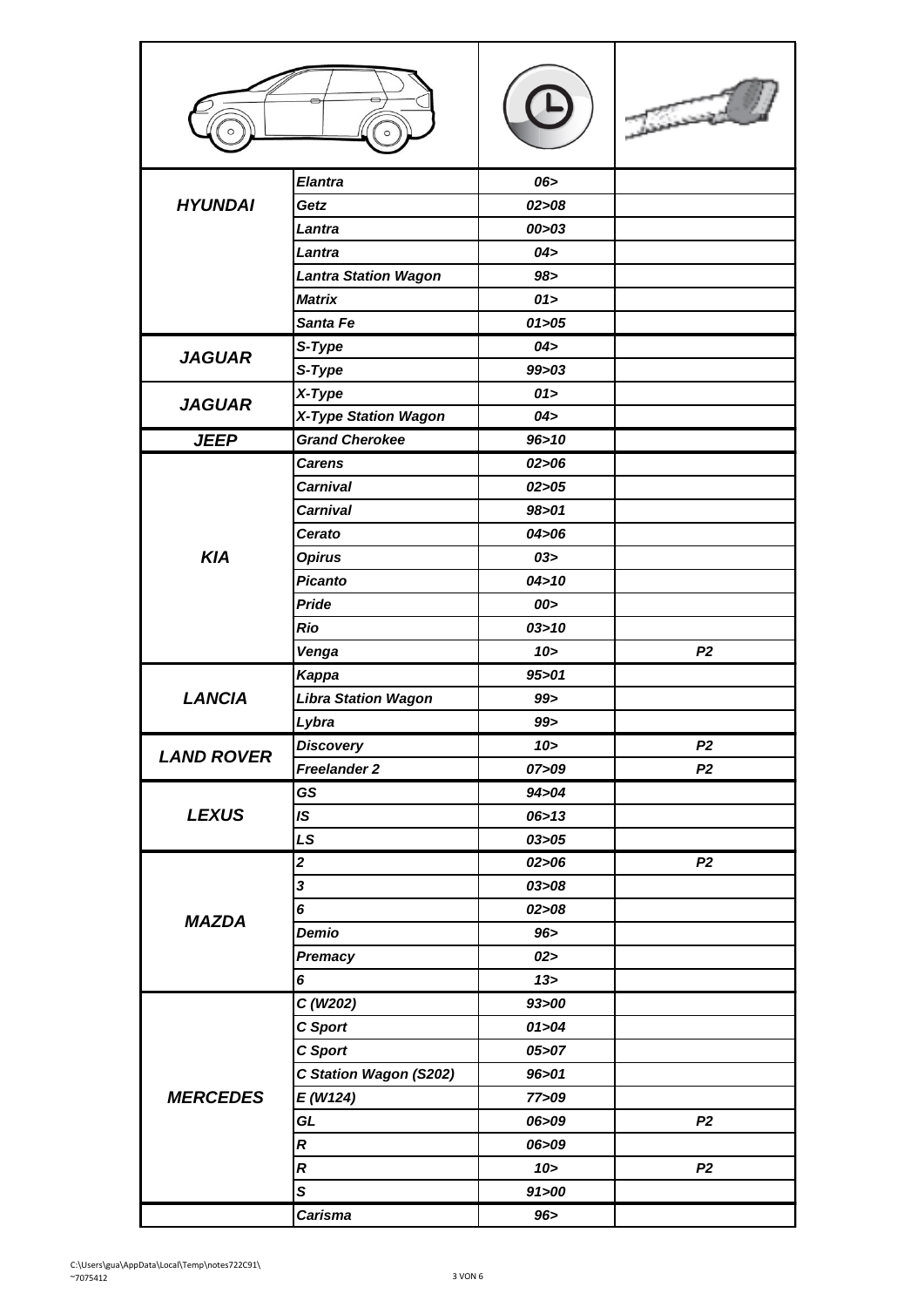|                   | <b>Eclipse</b>              | 99        |                |
|-------------------|-----------------------------|-----------|----------------|
| <b>MITSUBISHI</b> | Lancer (no EVO)             | 92 > 03   |                |
|                   | <b>Outalander</b>           | 12 >      | P <sub>2</sub> |
|                   | <b>Pajero Sport</b>         | 01 >      |                |
|                   | <b>Almera</b>               | 95 >      |                |
|                   | Juke                        | 10 >      | P1/P3          |
| <b>NISSAN</b>     | <b>Micra</b>                | 83>09     | P <sub>2</sub> |
|                   | <b>Murano</b>               | 05 > 08   |                |
|                   | <b>Pathfinder</b>           | 05 >      |                |
|                   | <b>Astra Station Wagon</b>  | 04 > 09   |                |
|                   | <b>Meriva</b>               | 10 >      |                |
| <b>OPEL</b>       | <b>Vectra</b>               | 95 > 02   |                |
|                   | <b>Zafira</b>               | 05 >      | P <sub>2</sub> |
|                   | <b>Zafira</b>               | 98>04     |                |
|                   | 106                         | 92 > 03   |                |
|                   | 205                         | 83>98     |                |
|                   | 206                         | 99>08     |                |
|                   | 207                         | 06>       |                |
|                   | 306                         | 93 > 02   |                |
|                   | 307                         | 01 >      |                |
| <b>PEUGEOT</b>    | 308                         | 07 > 10   |                |
|                   | 406                         | 95 > 04   |                |
|                   | 605                         | 89>99     |                |
|                   | 607                         | 00>05     |                |
|                   | 207 Station Wagon           | $10 -$    | P <sub>2</sub> |
|                   | 307 Station Wagon           | 02 >      |                |
|                   | Clio I                      | 90>97     |                |
|                   | Clio III                    | 05 > 11   | P <sub>2</sub> |
|                   | <b>Espace III</b>           | 96 > 02   |                |
|                   | Laguna                      | 01 > 07   |                |
|                   | Laguna Grandtour            | 96 > 01   |                |
| <b>RENAULT</b>    | <b>Megane</b>               | 95 > 07   |                |
|                   | <b>Megane Station Wagon</b> | 99>03     |                |
|                   | <b>Modus</b>                | 04 >      |                |
|                   | Scenic I                    | $99 - 03$ |                |
|                   | <b>Twingo</b>               | 93 > 06   |                |
| <b>ROVER</b>      | 45                          | 00>       |                |
|                   | 75                          | 99 >      |                |
|                   | 200                         | 90 > 00   |                |
|                   | 400                         | 96>00     |                |
|                   | 600                         | 93>99     |                |
|                   | 75 Tourer                   | 01        |                |
|                   | Altea XL                    | 07>09     | P <sub>2</sub> |
|                   | <b>Arosa</b>                | 98 >      |                |
|                   | Ibiza                       | 02 > 09   | P <sub>2</sub> |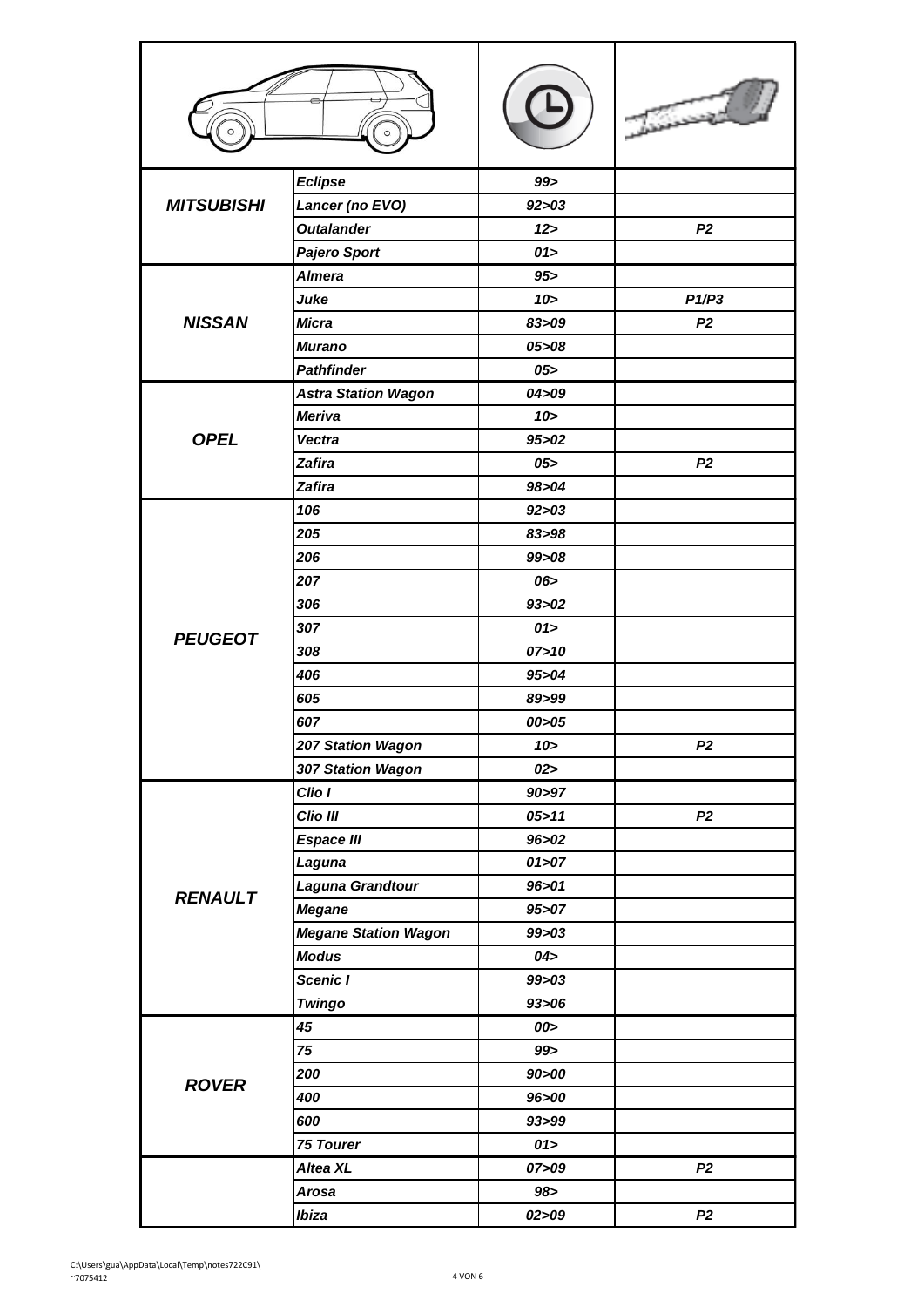| <b>SEAT</b>   | Ibiza                        | 93 > 02         |                |
|---------------|------------------------------|-----------------|----------------|
|               | Ibiza                        | 08 > 12         | P <sub>2</sub> |
|               | Ibiza                        | 12              | P <sub>2</sub> |
|               | Ibiza Cupra                  | 09>             | P <sub>2</sub> |
|               | <b>Toledo</b>                | 98 > 04         |                |
|               | Fabia                        | 99>06           |                |
|               | Fabia Wagon                  | 99>06           | P <sub>2</sub> |
|               | <b>Felicia</b>               | 95 > 00         |                |
|               | <b>Felicia Station Wagon</b> | 95>00           |                |
|               | Legacy                       | 98 >            |                |
| <b>SKODA</b>  | <b>Octavia</b>               | 04 > 08         |                |
|               | <b>Octavia</b>               | 12 > 13         | P <sub>2</sub> |
|               | <b>Superb</b>                | 02>             | P <sub>2</sub> |
|               | Yeti                         | 13 >            | P <sub>2</sub> |
|               | <b>Rapid Spaceback</b>       | $13 -$          | P <sub>2</sub> |
|               | <b>Superb Wagon</b>          | 13 >            | P <sub>2</sub> |
|               | <b>Forester</b>              | 02 > 07         |                |
| <b>SUBARU</b> | <b>Impreza</b>               | 01 > 06         |                |
|               | <b>Impreza Sport Wagon</b>   | 92 > 00         |                |
| <b>SUBARU</b> | <b>Outback</b>               | 09 > 13         | P <sub>2</sub> |
|               | <b>Outback</b>               | 13 >            | P <sub>2</sub> |
|               | <b>Baleno</b>                | 95 > 01         |                |
|               | <b>Ignis</b>                 | 00 > 03         |                |
| SUZUKI        | <b>Swift</b>                 | 05 > 10         |                |
|               | Sx4                          | 06>09           |                |
|               | Sx4 S-Cross                  | 13 >            | P <sub>2</sub> |
|               | <b>Wagon R</b>               | 93 > 08         |                |
|               | <b>Auris</b>                 | 07>09           | P <sub>2</sub> |
|               | <b>Auris Sport Touring</b>   | 13 <sub>2</sub> | P <sub>2</sub> |
|               | <b>Avensis</b>               | 04 > 08         |                |
|               | <b>Avensis</b>               | 97 > 03         |                |
| <b>TOYOTA</b> | <b>Avensis Station Wagon</b> | 97 > 03         |                |
|               | Corolla                      | 02 > 05         |                |
|               | Corolla                      | 88>91           |                |
|               | <b>Corolla Station Wagon</b> | 88>             |                |
|               | Previa                       | 90 > 03         |                |
|               | <b>Starlet</b>               | 96 >            |                |
|               | <b>Bora</b>                  | 06>             |                |
|               | <b>Bora</b>                  | 98 > 05         |                |
|               | <b>Bora Station Wagon</b>    | 98>             |                |
|               | Golf III                     | 92 > 97         |                |
|               | Golf IV                      | 98 > 03         |                |
|               | Golf V                       | 03>08           |                |
|               | <b>Golf V Plus</b>           | 05>09           | P <sub>2</sub> |
|               | Golf VI                      | 09 > 12         |                |